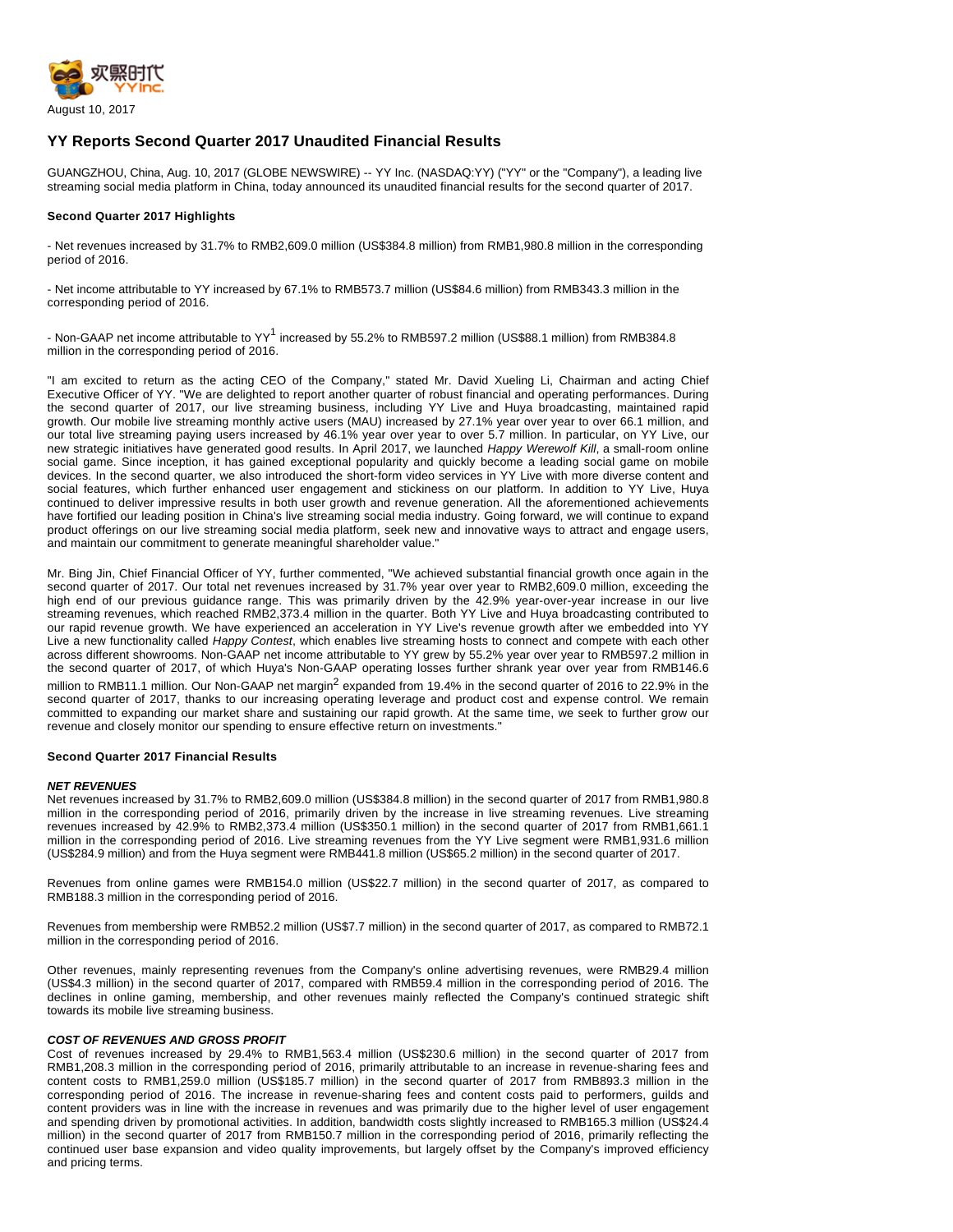Gross profit increased by 35.4% to RMB1,045.5 million (US\$154.2 million) in the second quarter of 2017 from RMB772.4 million in the corresponding period of 2016. Gross margin improved to 40.1% in the second quarter of 2017 from 39.0% in the corresponding period of 2016.

### **OPERATING INCOME**

Operating expenses for the second quarter of 2017 were RMB476.3 million (US\$70.3 million), as compared to RMB351.1 million in the corresponding period of 2016.

Operating income in the second quarter of 2017 increased by 42.6% to RMB599.4 million (US\$88.4 million) from RMB420.4 million in the corresponding period of 2016. Operating margin in the second quarter of 2017 expanded to 23.0%, as compare to 21.2% in the corresponding period of 2016.

Non-GAAP operating income<sup>3</sup> increased by 34.8% to RMB622.8 million (US\$91.9 million) in the second quarter of 2017 from RMB461.9 million in the corresponding period of 2016. Non-GAAP operating margin<sup>4</sup> increased to 23.9% in the second quarter of 2017 from 23.3% in the corresponding period of 2016.

#### **NET INCOME**

Net income attributable to YY Inc. increased by 67.1% to RMB573.7 million (US\$84.6 million) in the second quarter of 2017 from RMB343.3 million in the corresponding period of 2016. Net margin in the second quarter of 2017 increased to 22.0% from 17.3% in the corresponding period of 2016.

Non-GAAP net income attributable to YY Inc. increased by 55.2% to RMB597.2 million (US\$88.1 million) from RMB384.8 million in the corresponding period of 2016. Non-GAAP net margin in the second quarter of 2017 increased to 22.9% from 19.4% in the corresponding period of 2016.

## **NET INCOME PER ADS**

Diluted net income per ADS<sup>5</sup> increased by 67.2% to RMB9.98 (US\$1.47) in the second quarter of 2017 from RMB5.97 in the corresponding period of 2016.

Non-GAAP diluted net income per ADS<sup>6</sup> increased by 56.2% to RMB10.39 (US\$1.53) in the second quarter of 2017 from RMB6.65 in the corresponding period of 2016.

### **BALANCE SHEET AND CASH FLOWS**

As of June 30, 2017, the Company had cash and cash equivalents of RMB1,349.1 million (US\$199.0 million), short-term deposits of RMB1,890.0 million (US\$278.8 million) and restricted short-term deposits of RMB1,000.0 million (US\$147.5 million). For the second quarter of 2017, net cash from operating activities was RMB885.6 million (US\$130.6 million).

#### **SHARES OUTSTANDING**

As of June 30, 2017, the Company had a total of 1,121.1 million common shares, or the equivalent of 56.1 million ADSs outstanding.

#### **Business Outlook**

For the third quarter of 2017, the Company expects its net revenues to be between RMB2.75 billion and RMB2.85 billion, representing a year-over-year growth of approximately 31.6% to 36.4%. These forecasts reflect the Company's current and preliminary view on the market and operational conditions, which are subject to change.

### **Conference Call Information**

The Company will hold a conference call on August 10, 2017 at 8:00 am Eastern Time or 8:00 pm Beijing Time to discuss the financial results. Participants may access the call by dialing the following numbers:

| United States:                           | +1-845-675-0438 |
|------------------------------------------|-----------------|
| International Toll Free: +1-855-500-8701 |                 |
| China Domestic:                          | 400-1200-654    |
| Hong Kong:                               | +852-3018-6776  |
| Conference ID:                           | #60746171       |

The replay will be accessible through August 18, 2017 by dialing the following numbers:

United States Toll Free: +1-855-452-5696 International: +61-2-9003-4211 Conference ID: # 60746171

A live and archived webcast of the conference call will also be available at the Company's investor relations website at [http://investors.yy.com/](https://www.globenewswire.com/Tracker?data=nnZGz0bc4WLStBCeyf3ufl3yxTI2LdP4ay76OQk3OY1MFodxnNahi2KtYmnkymUCEPCyFK4-lI6oTk1D8_vV3J_wzG81Fsh8AQoIfFprnPo=).

### **Exchange Rate**

This press release contains translations of certain Renminbi amounts into U.S. dollars at specified rates solely for the convenience of readers. Unless otherwise noted, all translations from Renminbi to U.S. dollars, in this press release, were made at a rate of RMB6.7793 to US\$1.00, the noon buying rate in effect on June 30, 2017 in the City of New York for cable transfers in Renminbi per U.S. dollar as certified for customs purposes by the Federal Reserve Bank of New York.

#### **About YY Inc.**

YY Inc. ("YY" or the "Company") is a leading live streaming social media platform in China. The Company's highly engaged users contribute to a vibrant social community by creating, sharing and enjoying a vast range of entertainment content and activities. YY enables users to interact with each other in real-time through online live media and offers users a uniquely engaging and immersive entertainment experience. YY Inc. was listed on the NASDAQ in November 2012.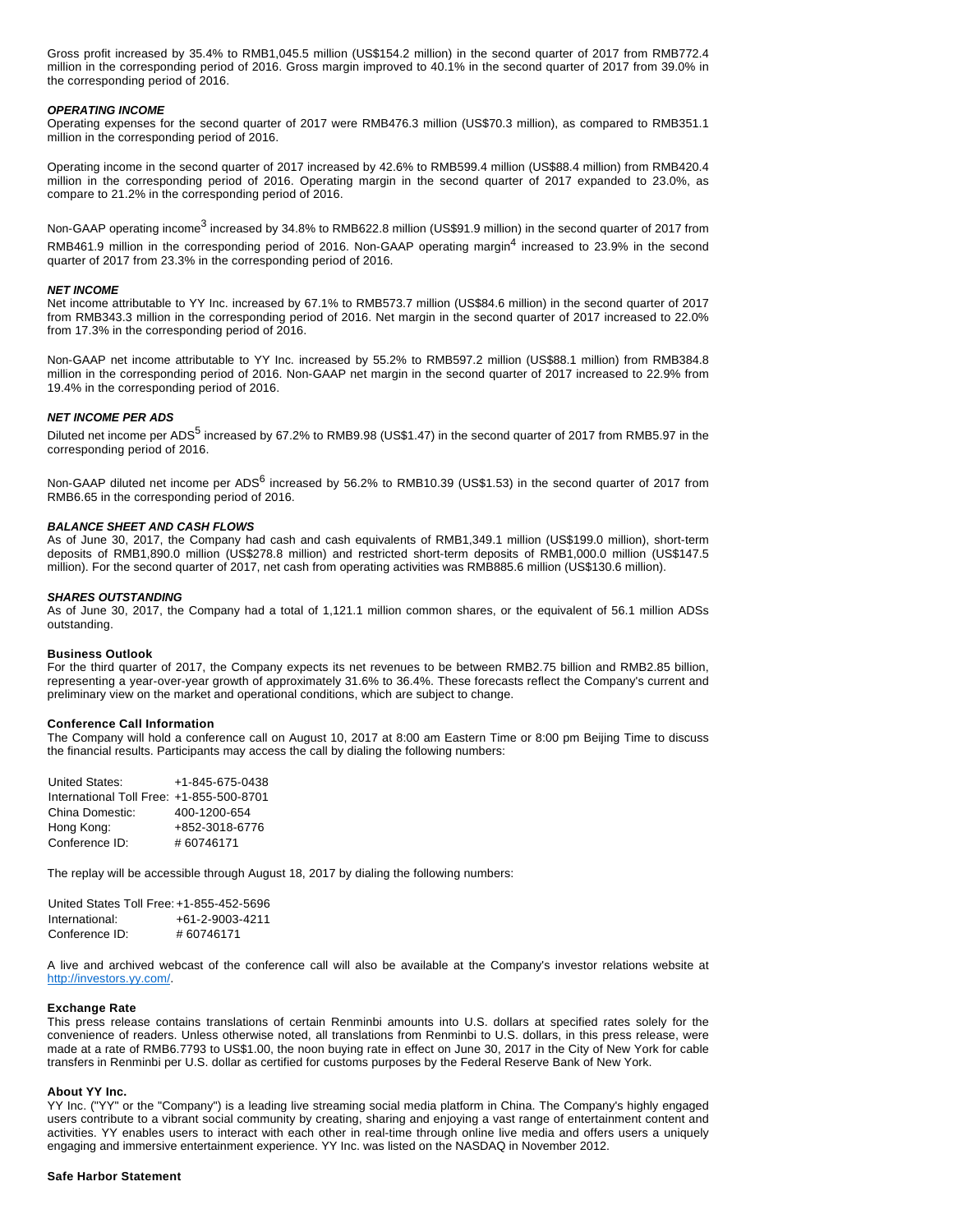This announcement contains forward-looking statements. These statements are made under the "safe harbor" provisions of the U.S. Private Securities Litigation Reform Act of 1995. These forward-looking statements can be identified by terminology such as "will," "expects," "anticipates," "future," "intends," "plans," "believes," "estimates" and similar statements. Among other things, the business outlook and quotations from management in this announcement, as well as YY's strategic and operational plans, contain forward-looking statements. YY may also make written or oral forward-looking statements in its periodic reports to the U.S. Securities and Exchange Commission ("SEC"), in its annual report to shareholders, in press releases and other written materials and in oral statements made by its officers, directors or employees to third parties. Statements that are not historical facts, including statements about YY's beliefs and expectations, are forward-looking statements. Forward-looking statements involve inherent risks and uncertainties. A number of factors could cause actual results to differ materially from those contained in any forward-looking statement, including but not limited to the following: YY's goals and strategies; YY's future business development, results of operations and financial condition; the expected growth of the online communication social platform market in China; the expectation regarding the rate at which to gain active users, especially paying users; YY's ability to monetize the user base; fluctuations in general economic and business conditions in China and assumptions underlying or related to any of the foregoing. Further information regarding these and other risks is included in YY's filings with the SEC. All information provided in this press release and in the attachments is as of the date of this press release, and YY does not undertake any obligation to update any forward-looking statement, except as required under applicable law.

## **Use of Non-GAAP Financial Measures**

The unaudited condensed consolidated financial information is prepared in conformity with accounting principles generally accepted in the United States of America ("U.S. GAAP"), except that the consolidated statement of changes in shareholders' equity, consolidated statements of cash flows, and the detailed notes have not been presented. YY uses non-GAAP operating income, non-GAAP operating margin, non-GAAP net income attributable to YY Inc**.**, non-GAAP net margin, non-GAAP net income attributable to common shareholders, and basic and diluted non-GAAP net income per ADS, which are non-GAAP financial measures. Non-GAAP operating income is operating income excluding share-based compensation expenses. Non-GAAP operating margin is non-GAAP operating income as a percentage of net revenues. Non-GAAP net income attributable to YY Inc. is net income attributable to YY Inc. excluding share-based compensation expenses. Non-GAAP net margin is non-GAAP net income attributable to YY Inc. as a percentage of net revenues. Non-GAAP net income attributable to common shareholders is net income attributable to common shareholders excluding share-based compensation expenses. Basic and diluted non-GAAP net income per ADS is non-GAAP net income attributable to common shareholders divided by weighted average number of ADS used in the calculation of basic and diluted net income per ADS. The Company believes that separate analysis and exclusion of the non-cash impact of share-based compensation adds clarity to the constituent parts of its performance. The Company reviews these non-GAAP financial measures together with GAAP financial measures to obtain a better understanding of its operating performance. It uses the non-GAAP financial measure for planning, forecasting and measuring results against the forecast. The Company believes that non-GAAP financial measure is useful supplemental information for investors and analysts to assess its operating performance without the effect of non-cash share-based compensation expenses, which have been and will continue to be significant recurring expenses in its business. However, the use of non-GAAP financial measures has material limitations as an analytical tool. One of the limitations of using non-GAAP financial measures is that they do not include all items that impact the Company's net income for the period. In addition, because non-GAAP financial measures are not measured in the same manner by all companies, they may not be comparable to other similar titled measures used by other companies. In light of the foregoing limitations, you should not consider non-GAAP financial measure in isolation from or as an alternative to the financial measure prepared in accordance with U.S. GAAP.

The presentation of these non-GAAP financial measures is not intended to be considered in isolation from, or as a substitute for, the financial information prepared and presented in accordance with U.S. GAAP. For more information on these non-GAAP financial measures, please see the table captioned "YY Inc. Reconciliations of GAAP and Non-GAAP Results" near the end of this release.

<sup>1</sup> Non-GAAP net income attributable to YY Inc. is a non-GAAP financial measure, which is defined as net income attributable to YY Inc. excluding share-based compensation expenses. Please refer to the section titled "Reconciliation of GAAP and Non-GAAP Results" for details.

 $^2$  Non-GAAP net margin is a non-GAAP financial measure, which is defined as non-GAAP net income attributable to YY Inc. as a percentage of net revenues. Please refer to the section titled "Reconciliation of GAAP and Non-GAAP Results" for details.

 $3$ Non-GAAP operating income is a non-GAAP financial measure, which is defined as operating income excluding sharebased compensation expenses. Please refer to the section titled "Reconciliation of GAAP and Non-GAAP Results" for details.

<sup>4</sup> Non-GAAP operating margin is a non-GAAP financial measure, which is defined as non-GAAP operating income as a percentage of net revenues. Please refer to the section titled "Reconciliation of GAAP and Non-GAAP Results" for details.

<sup>5</sup>ADS is American Depositary Share. Each ADS represents twenty Class A common shares of the Company. Diluted net income per ADS is net income attributable to common shareholders divided by weighted average number of diluted ADS.

 $6$ Non-GAAP diluted net income per ADS is a non-GAAP financial measure, which is defined as non-GAAP net income attributable to common shareholders divided by weighted average number of ADS used in the calculation of diluted net income per ADS. Please refer to the section titled "Reconciliation of GAAP and Non-GAAP Results" for details).

# **YY INC. UNAUDITED CONDENSED CONSOLIDATED BALANCE SHEETS (All amounts in thousands, except share, ADS and per ADS data)**

| December 31, | <b>June 30.</b> | <b>June 30,</b> |
|--------------|-----------------|-----------------|
| 2016         | 2017            | 2017            |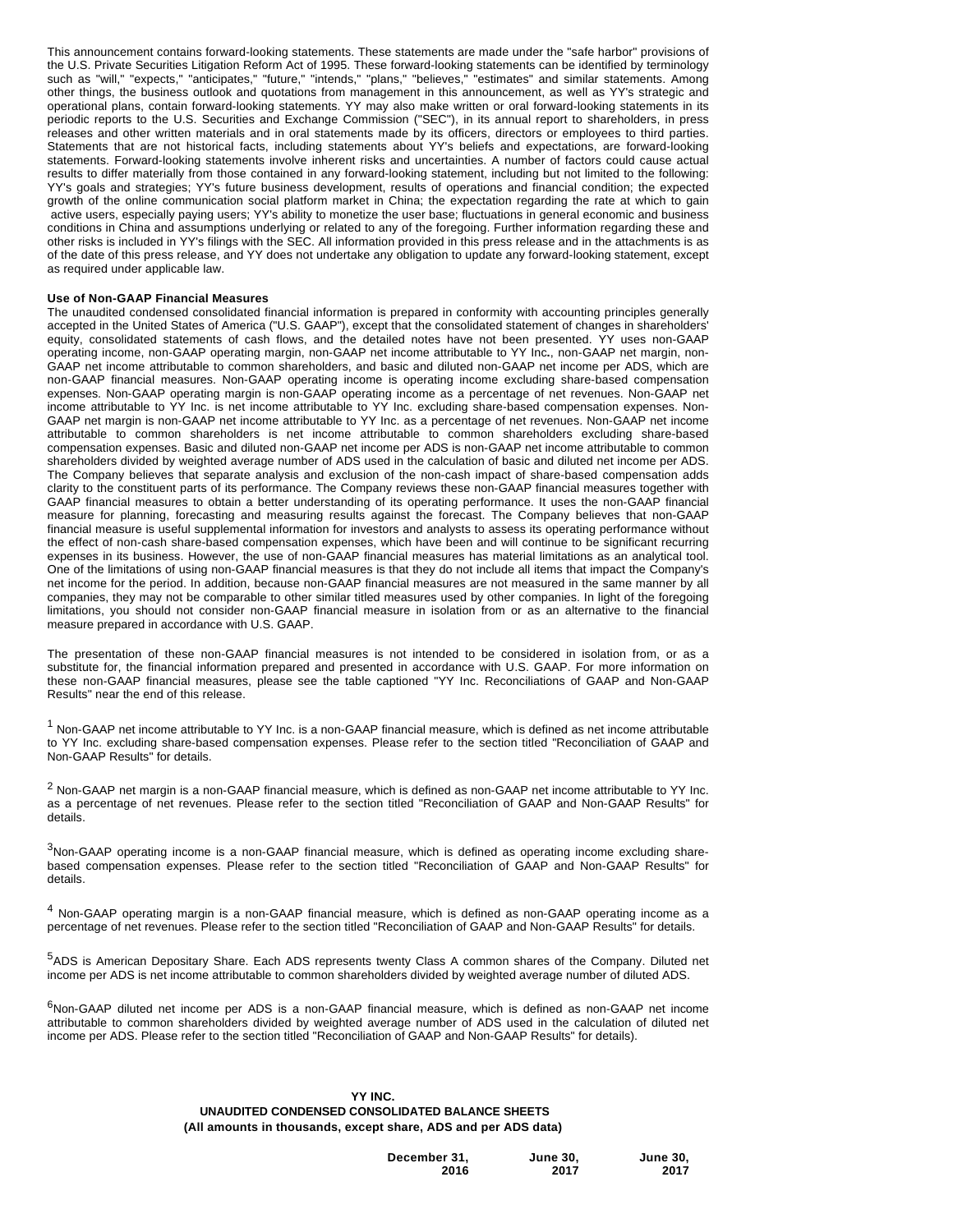|                                                        | <b>RMB</b> | RMB       | US\$      |
|--------------------------------------------------------|------------|-----------|-----------|
| <b>Assets</b>                                          |            |           |           |
| <b>Current assets</b>                                  |            |           |           |
| Cash and cash equivalents                              | 1,579,743  | 1,349,141 | 199,009   |
| Short-term deposits                                    | 3,751,519  | 1,890,000 | 278,790   |
| Restricted short-term deposits                         |            | 1,000,000 | 147,508   |
| Short-term investment                                  |            | 14,070    | 2,075     |
| Accounts receivable, net                               | 169,571    | 218,558   | 32,239    |
| Inventory                                              | 2,266      | 1,223     | 180       |
| Amount due from related parties                        | 135,245    | 90,474    | 13,346    |
| Prepayments and other current assets                   | 224,732    | 141,504   | 20,875    |
| <b>Total current assets</b>                            | 5,863,076  | 4,704,970 | 694,022   |
| <b>Non-current assets</b>                              |            |           |           |
| Deferred tax assets <sup>(1)</sup>                     | 117,811    | 111,104   | 16,389    |
| Investments                                            | 918,602    | 1,105,771 | 163,110   |
| Property and equipment, net                            | 838,750    | 921,561   | 135,937   |
| Land use rights, net                                   | 1,872,394  | 1,848,440 | 272,659   |
| Intangible assets, net                                 | 58,926     | 35,050    | 5,170     |
| Goodwill                                               | 14,300     | 14,277    | 2,106     |
| Other non-current assets                               | 101,933    | 73,192    | 10,796    |
| <b>Total non-current assets</b>                        | 3,922,716  | 4,109,395 | 606,167   |
| <b>Total assets</b>                                    | 9,785,792  | 8,814,365 | 1,300,189 |
| Liabilities, mezzanine equity and shareholders' equity |            |           |           |
| <b>Current liabilities</b>                             |            |           |           |
| Convertible bonds                                      | 2,768,469  |           |           |
| Accounts payable                                       | 137,107    | 108,700   | 16,034    |
| Deferred revenue                                       | 430,683    | 506,806   | 74,758    |
| Advances from customers                                | 56,152     | 65,149    | 9,610     |
| Income taxes payable                                   | 140,754    | 121,871   | 17,977    |
| Accrued liabilities and other current liabilities      | 1,066,038  | 1,051,400 | 155,091   |
| Amounts due to related parties                         | 91,245     | 41,110    | 6,063     |
| Short-term loan                                        |            | 609,756   | 89,944    |
| <b>Total current liabilities</b>                       | 4,690,448  | 2,504,792 | 369,477   |
| <b>Non-current liabilities</b>                         |            |           |           |
| Convertible bonds                                      |            | 6,775     | 999       |
| Deferred revenue                                       | 25,459     | 28,330    | 4,179     |
| Deferred tax liabilities                               | 8,058      | 7,620     | 1,124     |
|                                                        |            |           |           |
| <b>Total non-current liabilities</b>                   | 33,517     | 42,725    | 6,302     |
| <b>Total liabilities</b>                               | 4,723,965  | 2,547,517 | 375,779   |

## **YY INC. UNAUDITED CONDENSED CONSOLIDATED BALANCE SHEETS (CONTINUED)** (All amounts in thousands, except share, ADS and per ADS data)

|                                                                                                                       | <b>December</b><br>31.<br>2016 | <b>June 30.</b><br>2017 | <b>June 30,</b><br>2017 |
|-----------------------------------------------------------------------------------------------------------------------|--------------------------------|-------------------------|-------------------------|
|                                                                                                                       | <b>RMB</b>                     | <b>RMB</b>              | US\$                    |
| <b>Mezzanine equity</b>                                                                                               | 9,272                          | 12.687                  | 1,871                   |
| Shareholders' equity                                                                                                  |                                |                         |                         |
| Class A common shares (US\$0.00001 par value; 10,000,000,000<br>and 10,000,000,000 shares authorized, 750,115,028 and |                                |                         |                         |
| 773,115,328 shares issued and outstanding as of December 31,                                                          |                                |                         |                         |
| 2016 and June 30, 2017, respectively)<br>Class B common shares (US\$0.00001 par value; 1,000,000,000                  | 44                             | 46                      |                         |
| and 1,000,000,000 shares authorized, 359,557,976 and                                                                  |                                |                         |                         |
| 347,982,976 shares issued and outstanding as of December 31,<br>2016 and June 30, 2017, respectively)                 | 26                             | 25                      | 4                       |
| Additional paid-in capital                                                                                            | 2,165,766                      | 2,210,331               | 326.041                 |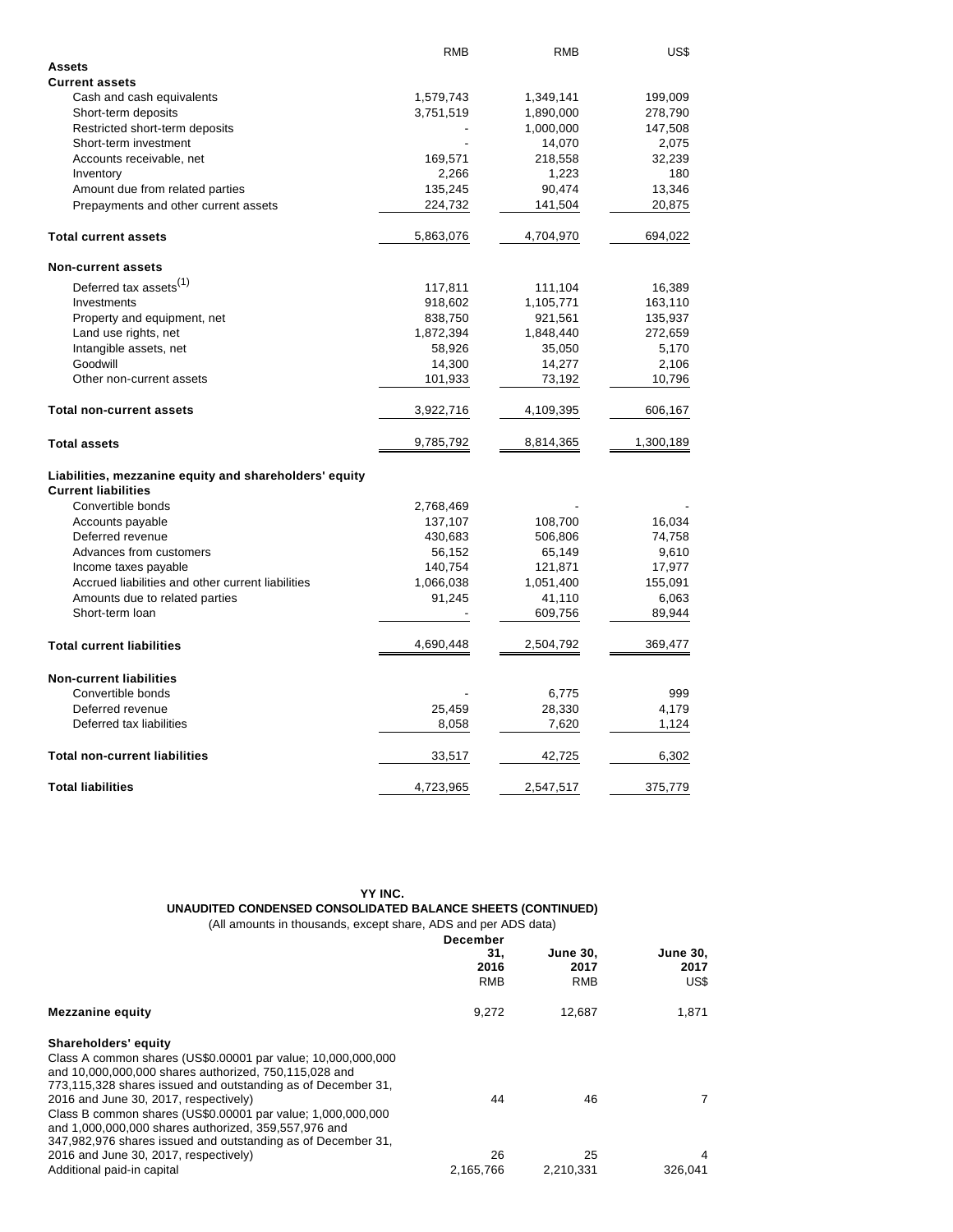| <b>Statutory reserves</b>                                    | 58,857    | 58,857    | 8,682     |
|--------------------------------------------------------------|-----------|-----------|-----------|
| Retained earnings                                            | 2,728,736 | 3,845,598 | 567,256   |
| Accumulated other comprehensive income                       | 93,066    | 95,391    | 14,071    |
| Total YY Inc.'s shareholders' equity                         | 5,046,495 | 6,210,248 | 916,061   |
| Non-controlling interests                                    | 6.060     | 43.913    | 6,478     |
| Total shareholders' equity                                   | 5,052,555 | 6,254,161 | 922,539   |
| Total liabilities, mezzanine equity and shareholders' equity | 9,785,792 | 8,814,365 | 1,300,189 |

<sup>(1)</sup> Effectively January 2017, ASU 2015-17 issued by FASB requires entities to reclassify deferred tax assets and liabilities as non-current in the balance sheet. Accordingly, the Company retrospectively reclassified RMB107.3 million of deferred tax assets from current assets into non-current assets as of December 31, 2016.

> **YY INC. UNAUDITED CONDENSED CONSOLIDATED STATEMENTS OF OPERATIONS AND COMPREHENSIVE INCOME** (All amounts in thousands, except share, ADS and per ADS data)

|                                | <b>Three Months Ended</b>             |                                 |                 |                                                |                                       | <b>Six Months Ended</b>               |                                 |  |  |
|--------------------------------|---------------------------------------|---------------------------------|-----------------|------------------------------------------------|---------------------------------------|---------------------------------------|---------------------------------|--|--|
|                                | <b>June 30,</b><br>2016<br><b>RMB</b> | March 31,<br>2017<br><b>RMB</b> | <b>June 30,</b> | June 30,<br>2017<br>2017<br><b>RMB</b><br>US\$ | <b>June 30.</b><br>2016<br><b>RMB</b> | <b>June 30,</b><br>2017<br><b>RMB</b> | <b>June 30,</b><br>2017<br>US\$ |  |  |
|                                |                                       |                                 |                 |                                                |                                       |                                       |                                 |  |  |
| <b>Net revenues</b>            |                                       |                                 |                 |                                                |                                       |                                       |                                 |  |  |
| Live streaming                 | 1,661,060                             | 2,057,427                       | 2,373,397       | 350,095                                        | 3,018,664                             | 4,430,824                             | 653,581                         |  |  |
| Online games                   | 188,261                               | 139,748                         | 153,959         | 22,710                                         | 359,371                               | 293,707                               | 43,324                          |  |  |
| Membership                     | 72,070                                | 45,421                          | 52,204          | 7,701                                          | 141,442                               | 97,625                                | 14,400                          |  |  |
| Others                         | 59,386                                | 24,362                          | 29,431          | 4,341                                          | 110,618                               | 53,793                                | 7,935                           |  |  |
| <b>Total net</b>               |                                       |                                 |                 |                                                |                                       |                                       |                                 |  |  |
| revenue                        | 1,980,777                             | 2,266,958                       | 2,608,991       | 384,847                                        | 3,630,095                             | 4,875,949                             | 719,240                         |  |  |
| Cost of                        |                                       |                                 |                 |                                                |                                       |                                       |                                 |  |  |
| revenues <sup>(1)</sup>        | (1,208,340)                           | (1,376,995)                     | (1,563,445)     | (230, 620)                                     | (2, 268, 871)                         | (2,940,440)                           | (433, 738)                      |  |  |
| <b>Gross profit</b>            | 772,437                               | 889,963                         | 1,045,546       | 154,227                                        | 1,361,224                             | 1,935,509                             | 285,502                         |  |  |
| Operating                      |                                       |                                 |                 |                                                |                                       |                                       |                                 |  |  |
| expenses <sup>(1)</sup>        |                                       |                                 |                 |                                                |                                       |                                       |                                 |  |  |
| Research and                   |                                       |                                 |                 |                                                |                                       |                                       |                                 |  |  |
| development                    |                                       |                                 |                 |                                                |                                       |                                       |                                 |  |  |
| expenses                       | (172, 228)                            | (165, 561)                      | (167, 359)      | (24, 687)                                      | (351, 876)                            | (332, 920)                            | (49, 108)                       |  |  |
| Sales and                      |                                       |                                 |                 |                                                |                                       |                                       |                                 |  |  |
| marketing                      |                                       |                                 |                 |                                                |                                       |                                       |                                 |  |  |
| expenses                       | (88, 699)                             | (88, 602)                       | (204, 434)      | (30, 156)                                      | (166, 660)                            | (293, 036)                            | (43, 225)                       |  |  |
| General and                    |                                       |                                 |                 |                                                |                                       |                                       |                                 |  |  |
| administrative                 |                                       | (76, 652)                       | (104, 545)      | (15, 421)                                      | (173, 562)                            |                                       | (26, 728)                       |  |  |
| expenses                       | (90, 155)                             |                                 |                 |                                                |                                       | (181, 197)                            |                                 |  |  |
| <b>Total</b>                   |                                       |                                 |                 |                                                |                                       |                                       |                                 |  |  |
| operating                      |                                       |                                 |                 |                                                |                                       |                                       |                                 |  |  |
| expenses                       | (351, 082)                            | (330, 815)                      | (476, 338)      | (70, 264)                                      | (692,098)                             | (807, 153)                            | (119,061)                       |  |  |
| Gain on                        |                                       |                                 |                 |                                                |                                       |                                       |                                 |  |  |
| deconsolidation                |                                       |                                 |                 |                                                |                                       |                                       |                                 |  |  |
| and disposal of                |                                       |                                 |                 |                                                |                                       |                                       |                                 |  |  |
| subsidiaries                   | (23, 474)                             | 37,989                          |                 |                                                | (23, 474)                             | 37,989                                | 5,604                           |  |  |
| Other income                   | 22,507                                | 19,820                          | 30,166          | 4,450                                          | 31,412                                | 49,986                                | 7,373                           |  |  |
| Operating                      |                                       |                                 |                 |                                                |                                       |                                       |                                 |  |  |
| income                         | 420,388                               | 616,957                         | 599,374         | 88,413                                         | 677,064                               | 1,216,331                             | 179,418                         |  |  |
| Gain on partial<br>disposal of |                                       |                                 |                 |                                                |                                       |                                       |                                 |  |  |
| investments                    |                                       |                                 | 45,861          | 6,765                                          |                                       | 45,861                                | 6,765                           |  |  |
| Interest<br>expense            | (19, 576)                             | (21, 268)                       | (3, 459)        | (510)                                          | (39, 970)                             | (24, 727)                             | (3,647)                         |  |  |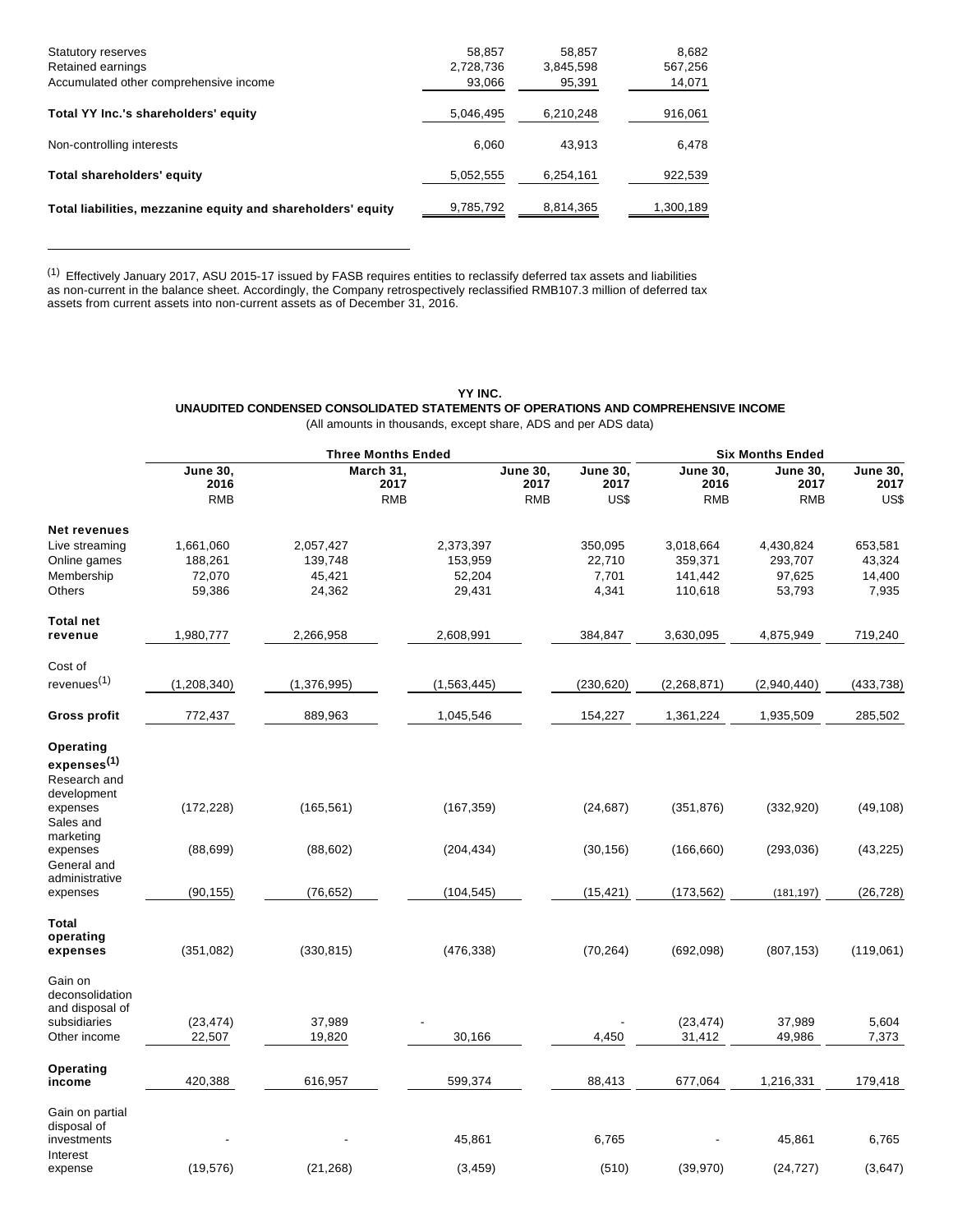| Interest income<br>Foreign<br>currency                                                                                                                                         | 9,902     | 31,031   | 27,317     | 4,029     | 23,551     | 58,348     | 8,607     |
|--------------------------------------------------------------------------------------------------------------------------------------------------------------------------------|-----------|----------|------------|-----------|------------|------------|-----------|
| exchange gains<br>(losses), net                                                                                                                                                | 552       | (1, 293) | (281)      | (41)      | 789        | (1, 574)   | (232)     |
| Income<br>before<br>income tax<br>expenses                                                                                                                                     | 411,266   | 625,427  | 668,812    | 98,656    | 661,434    | 1,294,239  | 190,911   |
| Income tax<br>expenses                                                                                                                                                         | (75, 179) | (89,073) | (100, 531) | (14, 829) | (124, 801) | (189, 604) | (27, 968) |
| Income<br>before share<br>of (loss)<br>income in<br>equity<br>method<br>investments,<br>net of income<br>taxes                                                                 | 336,087   | 536,354  | 568,281    | 83,827    | 536,633    | 1,104,635  | 162,943   |
| Share of (loss)<br>income in<br>equity method<br>investments,<br>net of income<br>taxes                                                                                        | (28)      | 3,935    | 4,726      | 697       | 5,746      | 8,661      | 1,278     |
| <b>Net Income</b>                                                                                                                                                              | 336,059   | 540,289  | 573,007    | 84,524    | 542,379    | 1,113,296  | 164,221   |
| Less: Net loss<br>attributable to<br>the non-<br>controlling<br>interest<br>shareholders<br>and the<br>mezzanine<br>classified non-<br>controlling<br>interest<br>shareholders | (7, 227)  | (2,865)  | (701)      | (103)     | (9, 246)   | (3, 566)   | (526)     |
| <b>Net income</b><br>attributable to<br>YY Inc.                                                                                                                                | 343,286   | 543,154  | 573,708    | 84,627    | 551,625    | 1,116,862  | 164,747   |

**YY INC. UNAUDITED CONDENSED CONSOLIDATED STATEMENTS OF OPERATIONS AND COMPREHENSIVE INCOME (CONTINUED)** (All amounts in thousands, except share, ADS and per ADS data)

|                                                                                                                                                                                   |                                       | <b>Three Months Ended</b>       |                                       |                                 |                                       | <b>Six Months Ended</b>               |                                 |
|-----------------------------------------------------------------------------------------------------------------------------------------------------------------------------------|---------------------------------------|---------------------------------|---------------------------------------|---------------------------------|---------------------------------------|---------------------------------------|---------------------------------|
|                                                                                                                                                                                   | <b>June 30,</b><br>2016<br><b>RMB</b> | March 31,<br>2017<br><b>RMB</b> | <b>June 30.</b><br>2017<br><b>RMB</b> | <b>June 30,</b><br>2017<br>US\$ | <b>June 30,</b><br>2016<br><b>RMB</b> | <b>June 30,</b><br>2017<br><b>RMB</b> | <b>June 30,</b><br>2017<br>US\$ |
|                                                                                                                                                                                   |                                       |                                 |                                       |                                 |                                       |                                       |                                 |
| Net income<br>attributable to<br>YY Inc.                                                                                                                                          | 343,286                               | 543,154                         | 573,708                               | 84,627                          | 551,625                               | 1,116,862                             | 164,747                         |
| Other<br>comprehensive<br>income:<br>Unrealized gain<br>(loss) of<br>available-for-<br>sales securities.<br>net of nil tax<br>Foreign currency<br>translation<br>adjustments, net | 177,152                               | 42,236                          | (39, 818)                             | (5, 873)                        | 177,152                               | 2,418                                 | 357                             |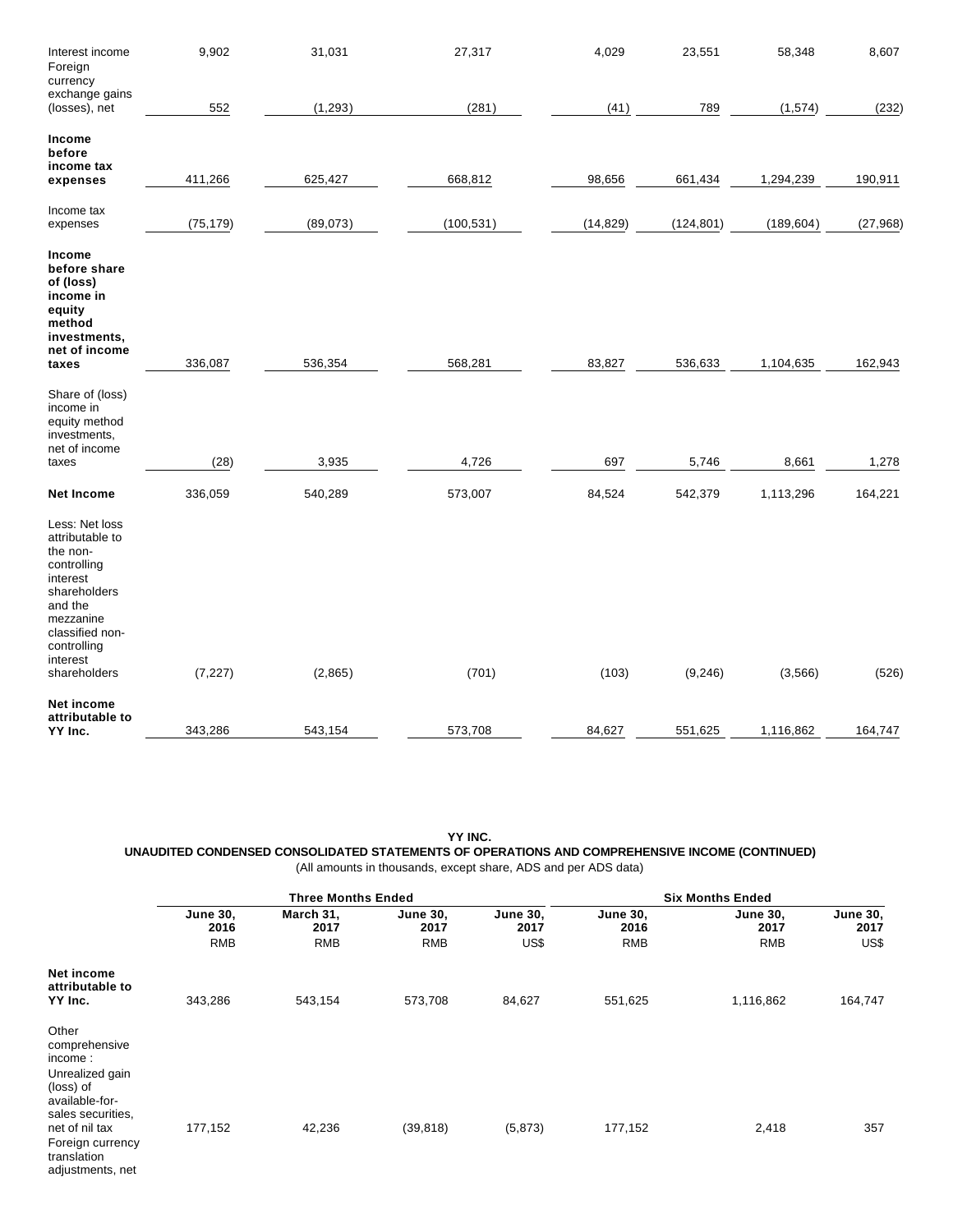| of nil tax                                                                        | (1, 459)   | 619        | (712)      | (105)      | (1, 109)   | (93)       | (14)       |
|-----------------------------------------------------------------------------------|------------|------------|------------|------------|------------|------------|------------|
| Comprehensive<br>income<br>attributable to<br>YY Inc.                             | 518,979    | 586,009    | 533,178    | 78,649     | 727,668    | 1,119,187  | 165,090    |
| Net income per<br><b>ADS</b>                                                      |            |            |            |            |            |            |            |
| -Basic                                                                            | 6.10       | 9.58       | 10.09      | 1.49       | 9.82       | 19.68      | 2.90       |
| -Diluted                                                                          | 5.97       | 9.25       | 9.98       | 1.47       | 9.65       | 19.21      | 2.83       |
| Weighted<br>average number<br>of ADS used in<br>calculating net<br>income per ADS |            |            |            |            |            |            |            |
| -Basic                                                                            | 56,244,094 | 56,675,919 | 56,832,278 | 56,832,278 | 56,153,766 | 56,757,452 | 56,757,452 |
| -Diluted                                                                          | 60,761,097 | 60,975,038 | 57,488,989 | 57,488,989 | 57,141,627 | 59,234,872 | 59,234,872 |

(1) Share-based compensation was allocated in cost of revenues and operating expenses as follows:

|                                     |                 | <b>Three Months Ended</b> | <b>Six Months Ended</b> |       |                                                        |            |       |
|-------------------------------------|-----------------|---------------------------|-------------------------|-------|--------------------------------------------------------|------------|-------|
|                                     | <b>June 30.</b> |                           |                         |       | March 31, June 30, June 30, June 30, June 30, June 30, |            |       |
|                                     | 2016            | 2017                      | 2017                    | 2017  | 2016                                                   | 2017       | 2017  |
|                                     | <b>RMB</b>      | <b>RMB</b>                | <b>RMB</b>              | US\$  | <b>RMB</b>                                             | <b>RMB</b> | US\$  |
| Cost of revenues                    | 141             | 3.623                     | 3.021                   | 446   | 8.753                                                  | 6.644      | 980   |
| Research and development expenses   | 26.473          | 11.404                    | 10.492                  | 1.548 | 53.773                                                 | 21.896     | 3.230 |
| Sales and marketing expenses        | 941             | 509                       | 303                     | 45    | 1.780                                                  | 812        | 120   |
| General and administrative expenses | 13.934          | 7.057                     | 9.649                   | 1.423 | 31.113                                                 | 16.706     | 2.464 |

# **YY INC. RECONCILIATION OF GAAP AND NON-GAAP RESULTS** (All amounts in thousands, except share, ADS and per ADS data)

|                                                                         |                         | <b>Three Months Ended</b> |                         |                         |                         | <b>Six Months Ended</b> |                         |
|-------------------------------------------------------------------------|-------------------------|---------------------------|-------------------------|-------------------------|-------------------------|-------------------------|-------------------------|
|                                                                         | <b>June 30,</b><br>2016 | March 31,<br>2017         | <b>June 30,</b><br>2017 | <b>June 30,</b><br>2017 | <b>June 30,</b><br>2016 | <b>June 30,</b><br>2017 | <b>June 30,</b><br>2017 |
|                                                                         | <b>RMB</b>              | <b>RMB</b>                | <b>RMB</b>              | US\$                    | <b>RMB</b>              | <b>RMB</b>              | US\$                    |
| Operating<br>income<br>Share-based                                      | 420,388                 | 616,957                   | 599,374                 | 88,413                  | 677,064                 | 1,216,331               | 179,418                 |
| compensation<br>expenses                                                | 41,489                  | 22,593                    | 23,465                  | 3,462                   | 95,419                  | 46,058                  | 6,794                   |
| <b>Non-GAAP</b><br>operating                                            |                         |                           |                         |                         |                         |                         |                         |
| income                                                                  | 461,877                 | 639,550                   | 622,839                 | 91,875                  | 772,483                 | 1,262,389               | 186,212                 |
| Net income<br>attributable to<br>YY Inc.<br>Share-based<br>compensation | 343,286                 | 543,154                   | 573,708                 | 84,627                  | 551,625                 | 1,116,862               | 164,747                 |
| expenses                                                                | 41,489                  | 22,593                    | 23,465                  | 3,462                   | 95,419                  | 46,058                  | 6,794                   |
| Non-GAAP<br>net income<br>attributable                                  |                         |                           |                         |                         |                         |                         |                         |
| to YY Inc.                                                              | 384,775                 | 565,747                   | 597,173                 | 88,089                  | 647,044                 | 1,162,920               | 171,541                 |
| <b>Non-GAAP</b><br>net income<br>per ADS                                |                         |                           |                         |                         |                         |                         |                         |
| -Basic<br>-Diluted                                                      | 6.84<br>6.65            | 9.98<br>9.62              | 10.51<br>10.39          | 1.55<br>1.53            | 11.52<br>11.32          | 20.49<br>19.98          | 3.02<br>2.95            |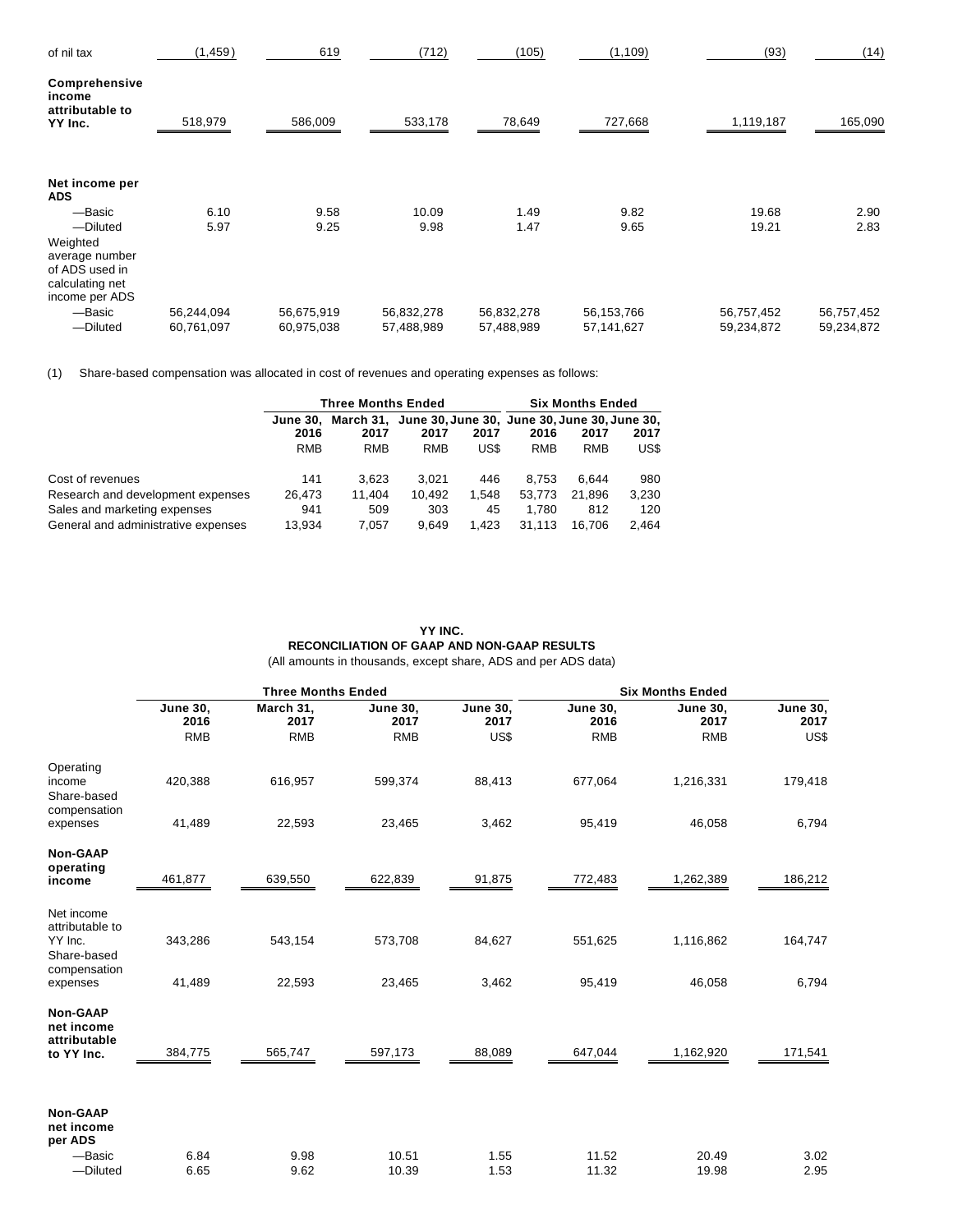| Weighted<br>average<br>number of<br>ADS used in<br>calculating<br>Non-GAAP<br>net income |                          |                          |                          |                          |                          |                          |                          |
|------------------------------------------------------------------------------------------|--------------------------|--------------------------|--------------------------|--------------------------|--------------------------|--------------------------|--------------------------|
| per ADS<br>-Basic<br>-Diluted                                                            | 56,244,094<br>60,761,097 | 56,675,919<br>60,975,038 | 56,832,278<br>57,488,989 | 56,832,278<br>57,488,989 | 56,153,766<br>57,141,627 | 56,757,452<br>59,234,872 | 56,757,452<br>59,234,872 |

# **YY INC. UNAUDITED SEGMENT REPORT**

(All amounts in thousands, except share, ADS and per ADS data)

|                                     | <b>Three Months Ended</b>            |                             |                                                           |               |  |  |
|-------------------------------------|--------------------------------------|-----------------------------|-----------------------------------------------------------|---------------|--|--|
|                                     | June 30, 2017                        |                             |                                                           |               |  |  |
|                                     | YY Live <sup>(2)</sup><br><b>RMB</b> | Huya $^{(2)}$<br><b>RMB</b> | <b>Total</b><br><b>RMB</b>                                | Total<br>US\$ |  |  |
| <b>Net revenues</b>                 |                                      |                             |                                                           |               |  |  |
| Live streaming                      | 1,931,569                            | 441,828                     | 2,373,397                                                 | 350,095       |  |  |
| Online games                        | 147,010                              | 6,949                       | 153,959                                                   | 22,710        |  |  |
| Membership                          | 50,014                               | 2,190                       | 52,204                                                    | 7,701         |  |  |
| Others                              | 19,034                               | 10,397                      | 29,431                                                    | 4,341         |  |  |
| <b>Total net revenue</b>            | 2,147,627                            | 461,364                     | 2,608,991                                                 | 384,847       |  |  |
| Cost of revenues <sup>(1)</sup>     |                                      |                             | $(1, 159, 554)$ $(403, 891)$ $(1, 563, 445)$ $(230, 620)$ |               |  |  |
| Gross profit                        | 988,073                              | 57,473                      | 1,045,546                                                 | 154,227       |  |  |
| Operating expenses <sup>(1)</sup>   |                                      |                             |                                                           |               |  |  |
| Research and development expenses   | (132, 223)                           | (35, 136)                   | (167, 359)                                                | (24, 687)     |  |  |
| Sales and marketing expenses        | (183, 119)                           | (21, 315)                   | (204, 434)                                                | (30, 156)     |  |  |
| General and administrative expenses | (86,678)                             | (17, 867)                   | (104,545)                                                 | (15, 421)     |  |  |
| <b>Total operating expenses</b>     | (402, 020)                           | (74, 318)                   | (476, 338)                                                | (70, 264)     |  |  |
| Other income                        | 30,156                               | 10                          | 30,166                                                    | 4,450         |  |  |
| Operating income (loss)             | 616,209                              | (16, 835)                   | 599.374                                                   | 88,413        |  |  |

(1) Share-based compensation was allocated in cost of revenues and operating expenses as follows:

|                                     | <b>Three Months Ended</b><br>June 30, 2017 |                                                         |  |  |
|-------------------------------------|--------------------------------------------|---------------------------------------------------------|--|--|
|                                     | YY Live<br><b>RMB</b>                      | <b>Total Total</b><br>Huva<br><b>RMB</b><br>RMB<br>US\$ |  |  |
| Cost of revenues                    | 2,372                                      | 649 3.021<br>446                                        |  |  |
| Research and development expenses   | 8,229                                      | 2.26310.4921.548                                        |  |  |
| Sales and marketing expenses        | 282                                        | 21<br>303<br>45                                         |  |  |
| General and administrative expenses | 6.872                                      | 9.6491.423<br>2.777                                     |  |  |

(2) The Company revamped its internal organization and one sub-business stream previously presented and reviewed under YY Live was changed to be presented and reviewed under Huya from the first quarter of 2017. Segment information for the 3 months ended 30 June 2016 has been restated accordingly.

(3) As the Company has disposed of a great majority of its online education business before the end of 2016 and disposed of the remaining portion of its online education business in the beginning of 2017, 100 Education ceased to be an operating segment starting from the first quarter of 2017.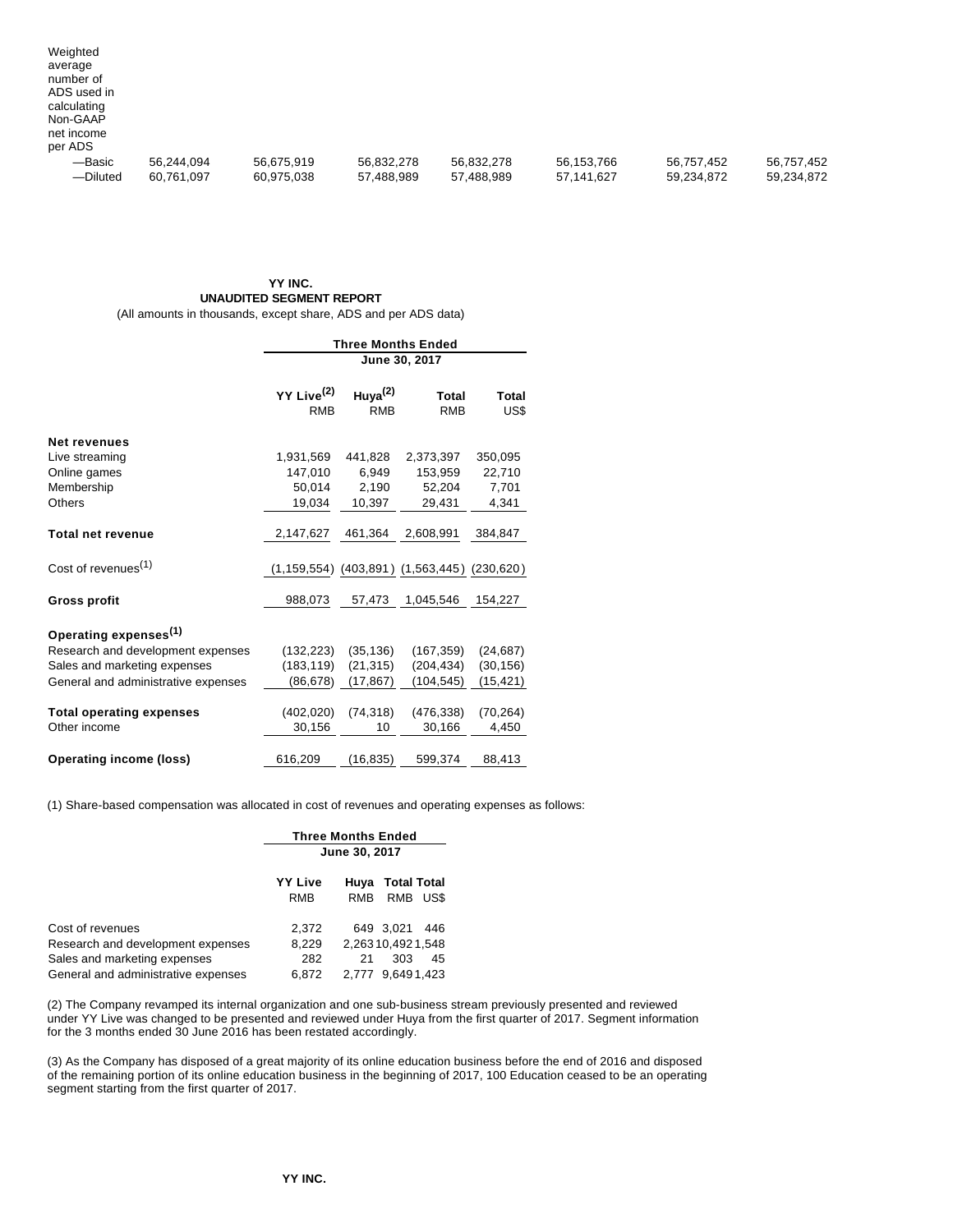# **RECONCILIATION OF GAAP AND NON-GAAP RESULTS OF UNAUDITED SEGMENT REPORT**

(All amounts in thousands, except share, ADS and per ADS data)

|                                                              |                              | <b>Three Months Ended</b> |                     |                 |  |  |
|--------------------------------------------------------------|------------------------------|---------------------------|---------------------|-----------------|--|--|
|                                                              |                              | June 30, 2017             |                     |                 |  |  |
|                                                              | <b>YY Live</b><br><b>RMB</b> | Huya<br><b>RMB</b>        | Total<br><b>RMB</b> | Total<br>US\$   |  |  |
| Operating income (loss)<br>Share-based compensation expenses | 616,209<br>17,755            | (16, 835)<br>5.710        | 599,374<br>23.465   | 88,413<br>3,462 |  |  |
| Non-GAAP operating income (loss)                             | 633,964                      | (11, 125)                 | 622.839             | 91.875          |  |  |

## **YY INC. UNAUDITED SEGMENT REPORT**

(All amounts in thousands, except share, ADS and per ADS data)

|                                                      | <b>Three Months Ended</b>    |                    |                                           |               |  |
|------------------------------------------------------|------------------------------|--------------------|-------------------------------------------|---------------|--|
|                                                      | March 31, 2017               |                    |                                           |               |  |
|                                                      | <b>YY Live</b><br><b>RMB</b> | Huya<br><b>RMB</b> | Total<br><b>RMB</b>                       | Total<br>US\$ |  |
| <b>Net revenues</b>                                  |                              |                    |                                           |               |  |
| Live streaming                                       | 1,674,786                    | 382,641            | 2,057,427                                 | 298,906       |  |
| Online games                                         | 133,731                      | 6,017              | 139,748                                   | 20,303        |  |
| Membership                                           | 43,776                       | 1,645              | 45,421                                    | 6,599         |  |
| <b>Others</b>                                        | 15,766                       | 8,596              | 24,362                                    | 3,539         |  |
| <b>Total net revenue</b>                             | 1,868,059                    | 398,899            | 2,266,958                                 | 329,347       |  |
| Cost of revenues <sup>(1)</sup>                      |                              |                    | (994,233) (382,762) (1,376,995) (200,052) |               |  |
| <b>Gross profit</b>                                  | 873,826                      | 16,137             | 889,963                                   | 129,295       |  |
| Operating expenses <sup>(1)</sup>                    |                              |                    |                                           |               |  |
| Research and development expenses                    | (123, 169)                   | (42, 392)          | (165, 561)                                | (24, 053)     |  |
| Sales and marketing expenses                         | (73, 371)                    | (15, 231)          | (88, 602)                                 | (12, 872)     |  |
| General and administrative expenses                  | (66, 462)                    | (10, 190)          | (76, 652)                                 | (11, 136)     |  |
|                                                      |                              |                    |                                           |               |  |
| <b>Total operating expenses</b>                      | (263,002)                    | (67, 813)          | (330, 815)                                | (48,061)      |  |
| Gain on deconsolidation and disposal of subsidiaries | 37,989                       |                    | 37,989                                    | 5,519         |  |
| Other income                                         | 10,299                       | 9,521              | 19,820                                    | 2,879         |  |
| <b>Operating income (loss)</b>                       | 659,112                      | (42, 155)          | 616,957                                   | 89,632        |  |

(4) Share-based compensation was allocated in cost of revenues and operating expenses as follows:

|                                                                                                                              | <b>Three Months Ended</b>      |                       |                                             |                     |  |
|------------------------------------------------------------------------------------------------------------------------------|--------------------------------|-----------------------|---------------------------------------------|---------------------|--|
|                                                                                                                              | March 31, 2017                 |                       |                                             |                     |  |
|                                                                                                                              | <b>YY Live</b><br><b>RMB</b>   | Huya<br>RMB           | <b>RMB</b>                                  | Total Total<br>US\$ |  |
| Cost of revenues<br>Research and development expenses<br>Sales and marketing expenses<br>General and administrative expenses | 2,380<br>8,349<br>305<br>4,568 | 1.243<br>204<br>2.489 | 3.623<br>3,055 11,404 1,657<br>509<br>7.057 | 526<br>74<br>1.025  |  |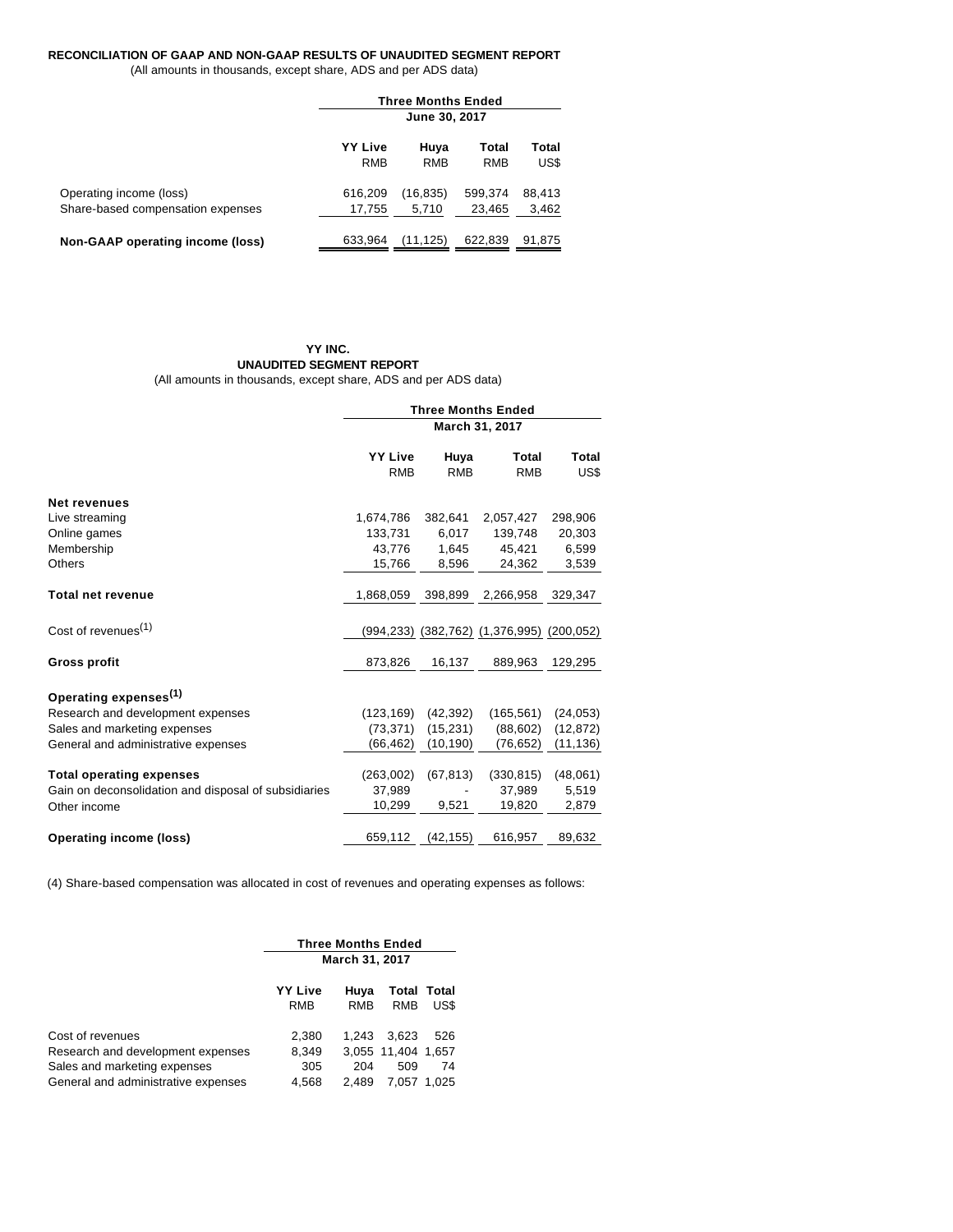**YY INC.**

# **RECONCILIATION OF GAAP AND NON-GAAP RESULTS OF UNAUDITED SEGMENT REPORT**

(All amounts in thousands, except share, ADS and per ADS data)

|                                                              | <b>Three Months Ended</b>    |                    |                     |                 |  |
|--------------------------------------------------------------|------------------------------|--------------------|---------------------|-----------------|--|
|                                                              | <b>March 31, 2017</b>        |                    |                     |                 |  |
|                                                              | <b>YY Live</b><br><b>RMB</b> | Huya<br><b>RMB</b> | Total<br><b>RMB</b> | Total<br>US\$   |  |
| Operating income (loss)<br>Share-based compensation expenses | 659,112<br>15.602            | (42, 155)<br>6.991 | 616,957<br>22,593   | 89,632<br>3,282 |  |
| Non-GAAP operating income (loss)                             | 674,714                      | (35.164)           | 639,550             | 92.914          |  |

# **YY INC. UNAUDITED SEGMENT REPORT**

(All amounts in thousands, except share, ADS and per ADS data)

| <b>Three Months Ended</b> |                          |                                                |                                              |                                      |  |
|---------------------------|--------------------------|------------------------------------------------|----------------------------------------------|--------------------------------------|--|
| June 30, 2016             |                          |                                                |                                              |                                      |  |
| <b>YY Live</b>            |                          |                                                | Total                                        | Total<br>US\$                        |  |
|                           |                          |                                                |                                              |                                      |  |
|                           |                          |                                                |                                              |                                      |  |
| 1,517,983                 | 143,077                  |                                                | 1,661,060                                    | 249,938                              |  |
| 188,261                   |                          |                                                | 188,261                                      | 28,327                               |  |
| 72.070                    |                          |                                                | 72.070                                       | 10,844                               |  |
| 28,749                    |                          | 30,637                                         | 59,386                                       | 8,935                                |  |
| 1,807,063                 | 143,077                  | 30,637                                         | 1,980,777                                    | 298,044                              |  |
|                           |                          |                                                | (1,208,340)                                  | (181, 817)                           |  |
| 851,408                   | (83, 165)                | 4,194                                          | 772,437                                      | 116,227                              |  |
|                           |                          |                                                |                                              |                                      |  |
|                           |                          |                                                |                                              | (25, 915)                            |  |
| (60, 369)                 | (14, 916)                | (13, 414)                                      | (88, 699)                                    | (13, 346)                            |  |
| (69, 843)                 | (17, 441)                | (2,871)                                        | (90, 155)                                    | (13, 566)                            |  |
| (244, 671)                | (81, 879)                | (24, 532)                                      | (351,082)                                    | (52, 827)                            |  |
| (23, 474)                 |                          |                                                | (23, 474)                                    | (3,532)                              |  |
| 22,507                    |                          |                                                | 22,507                                       | 3,387                                |  |
| 605,770                   | (165, 044)               | (20, 338)                                      | 420,388                                      | 63,255                               |  |
|                           | <b>RMB</b><br>(114, 459) | <b>RMB</b><br>(955,655) (226,242)<br>(49, 522) | Huya 100 Education<br><b>RMB</b><br>(8, 247) | <b>RMB</b><br>(26,443)<br>(172, 228) |  |

(1) Share-based compensation was allocated in cost of revenues and operating expenses as follows:

|                                     | <b>Three Months Ended</b>    |       |                                  |              |                     |  |
|-------------------------------------|------------------------------|-------|----------------------------------|--------------|---------------------|--|
|                                     | June 30, 2016                |       |                                  |              |                     |  |
|                                     | <b>YY Live</b><br><b>RMB</b> | RMB   | <b>Huya 100 Education</b><br>RMB | RMB          | Total Total<br>US\$ |  |
|                                     |                              |       |                                  |              |                     |  |
| Cost of revenues                    | (1,994)                      | 2,003 | 132                              | 141          | 21                  |  |
| Research and development expenses   | 15.910                       | 8,567 | 1.996                            | 26.473 3.983 |                     |  |
| Sales and marketing expenses        | 714                          | 227   |                                  | 941          | 142                 |  |
| General and administrative expenses | 6.385                        | 7.649 | (100)                            | 13,934 2,097 |                     |  |